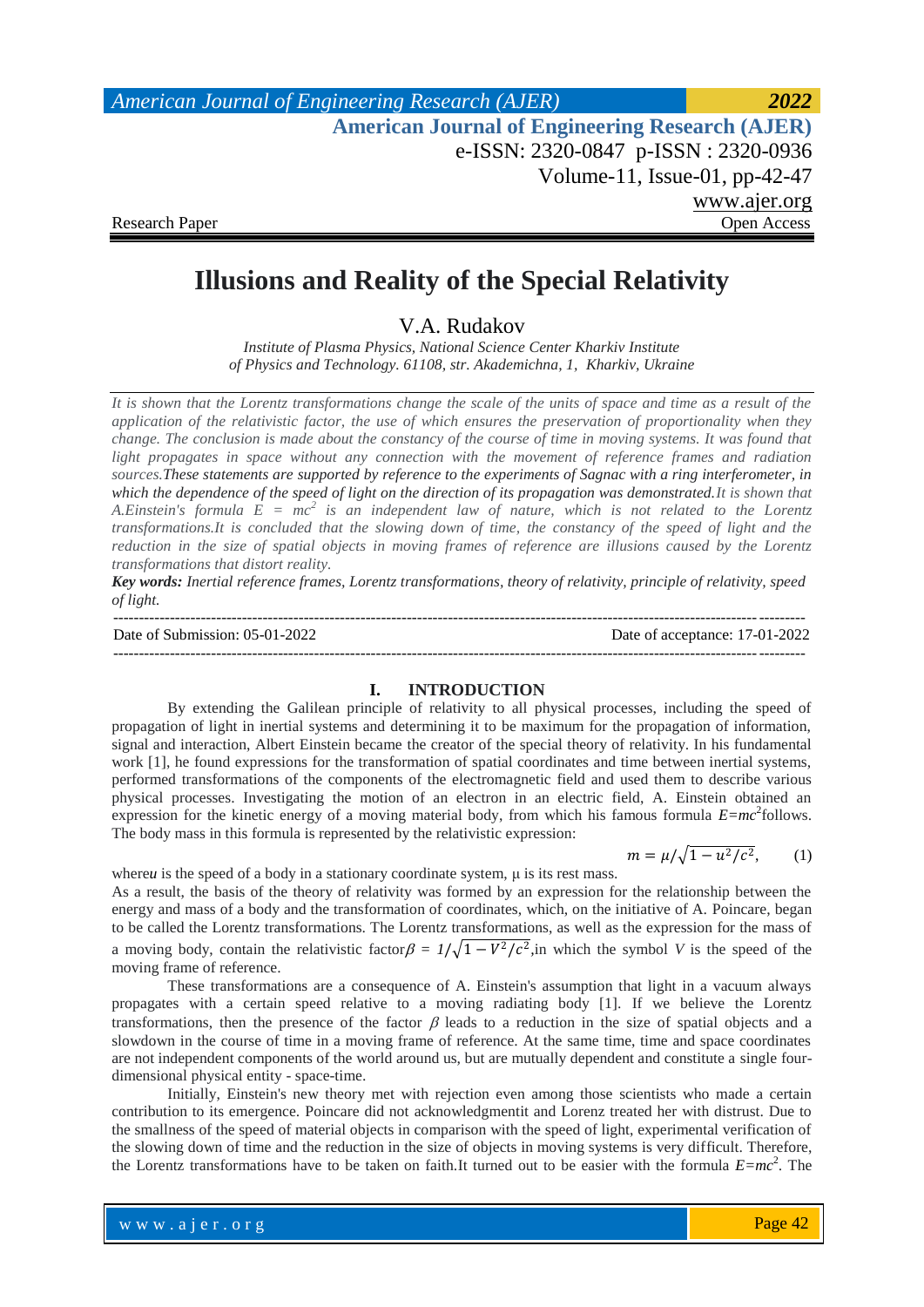validity of this formula has been confirmed in many studies and its result is widely used in many fields of science and technology. Einstein's formula works in particle accelerators and nuclear power plants.

It was obtained by A. Einstein using the Lorentz transformations. This circumstance is a definite argument in favor of the correctness of the transformations. Nevertheless, there are many skeptics who consider the Lorentz transformations and the theory of relativity in general to be inappropriate to reality.

There are many publications that soundly criticize the theory of relativity. Among the recent are the publications of Jean Slovak [2,3], who wrote a whole book on this problem [4], in the title of which he called the theory of relativity stupidity. However, not everything in the theory of relativity is stupid. Einstein's fundamental formula  $E = mc^2$  is not stupid. The purpose of this publication is to show that the validity of this formula is satisfied regardless of the assumption of the constancy of the speed of light and, therefore, is not associated with the Lorentz transformations, which result in the illusion of slowing down the course of time and reducing the size of objects in moving frames of reference.

#### **II.** *E=mc***<sup>2</sup> isthe law of nature in motionless space**

The theory of relativity does not give an exact definition of time. Time is represented in it as a part of four-dimensional space-time, in which spatial coordinates and time are linked by the speeds of moving objects and frames of reference. This relationship is also subject to the postulate of the constancy of the speed of light in frames of reference moving together with the light source. The dependence of the course of time on the movement of the system is demonstrated by illustrative examples in moving systems in which the speed of light is considered constant. Under such assumptions, the concept of the simultaneity of events at spatially distant points loses its meaning.

Further, it will be shown that the idea of the dependence of the course of time on the speed of the system's movement does not correspond to reality. The course of time turns out to be the same in all moving systems. In this case, the assumption made by Einstein about the constancy of the speed of light in inertial systems turns out to be unfounded, and the problem of simultaneity of events in spatially distant places is removed.

In the paper [4] the definition of time as an all-embracing physical process in which movement occurs. The course of the time process is usually normalized by the stationary periodic motion of one of the moving objects, in particular, by the rotation of the Earth around its axis which is a stationary periodic process and does not depend on the motion of other inertial systems.

Next, we will show that Einstein's formula  $E=mc^2$  is an independent law that is not related to the postulate of the constancy of the speed of light. For this, we will use R. Feynman's method, which he applied in his lectures when deriving a relativistic formula for the dependence of mass on the velocity of an object [5]. He uses only one (fixed) coordinate system and proceeds from the formula *E=mc*<sup>2</sup> , considering it valid. It assumes that the mass depends on the speed of the body.

He uses the fact that the energy of the body's movement is the result of the impact on it of force and the path traveled: *E=FS*

He uses the fact that the energy of the body's movement is the result of the impact on it of force and the path traveled: *dE/dt = Fu*

He further uses the fact that force is the time derivative of momentum

*F=d(mu)/dt*

After that some transformations are done

$$
dmc2/dt = Fu = ud(mu)/dt
$$
  
\n
$$
2mc2dm/dt = 2mudmu/dt
$$
  
\n
$$
c2dm2/dt = d(mu)2/dt
$$

And as a result of integration it gets

For 
$$
u = 0
$$
, it is natural to assume that the mass is equal to the rest mass  $m=\mu$   

$$
C=\mu^2c^2
$$

$$
C=\mu^2 c^2
$$

$$
m^2(c^2-u^2)=\mu^2 c^2
$$

As a result, he received

$$
m = \mu/\sqrt{1 - u^2/c^2}
$$

Without making any actions to switch to another frame of reference, without using the assumption of the constancy of the speed of light in the IS, being constantly in one stationary frame of reference, R. Feynman from the formula  $E=mc^2$  received the same expression for the mass that was obtained by A. Einstein using the Lorentz transformations. Note that Einstein's formula also describes energy in motionless space.

www.ajer.org where  $\mathcal{L} = \mathcal{L} \left( \mathcal{L} \right)$  is the set of  $\mathcal{L} \left( \mathcal{L} \right)$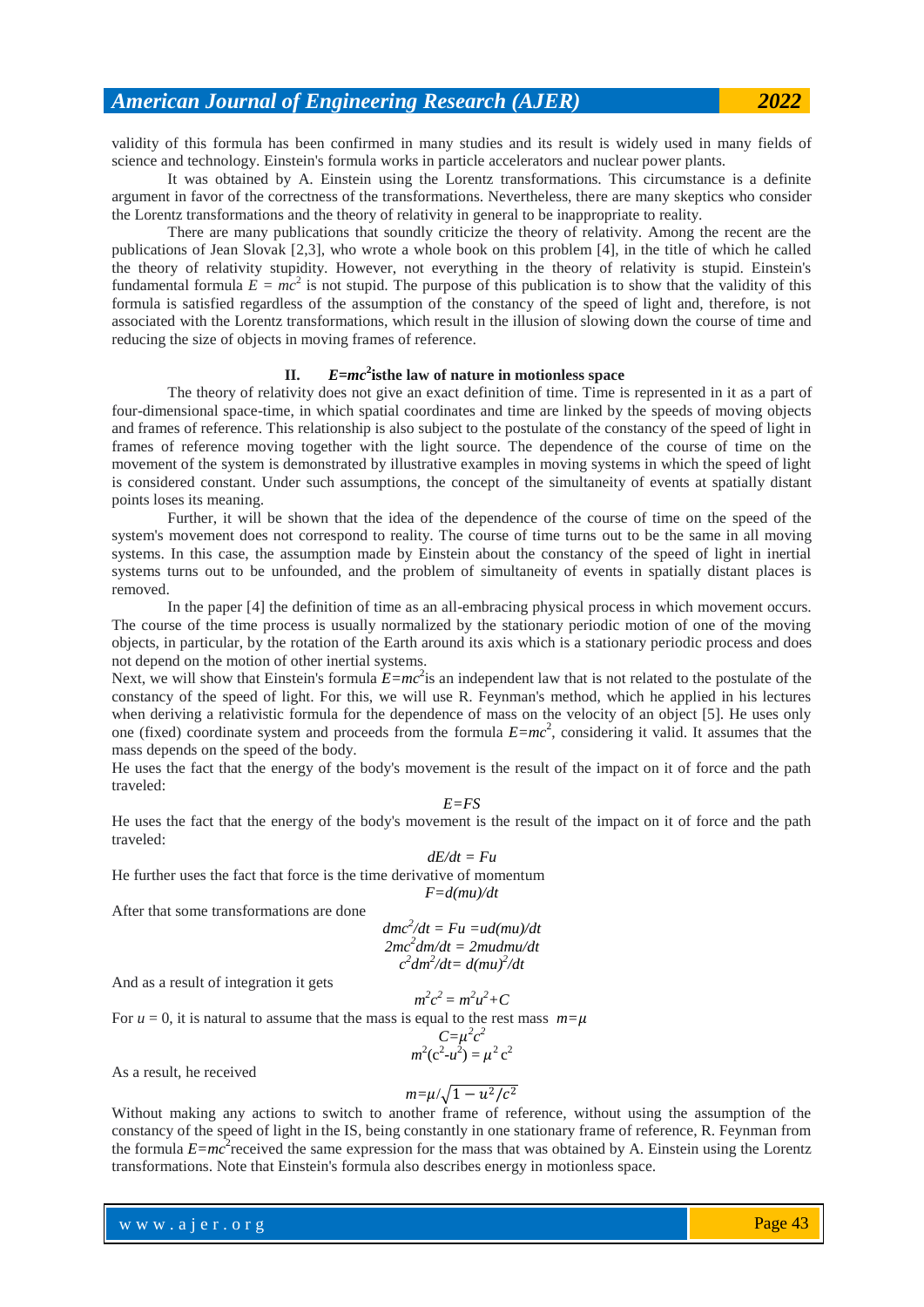We will leave the problem of why different methods of obtaining the formula for the mass led to the same result for the reader.

In addition to the expression for mass, as an intermediate result, Feynman obtained the well-known expression connecting the energy and momentum of a moving body

 $E^2 - P^2 c^2 = \mu^2 c^4$  (2)

Thus, the formula  $E=mc^2$  is an independent law of nature, which is not associated with the assumption of the constancy of the speed of light in inertial systems. The relativistic form of the dependence of mass on speed in this formula is the result of the formula itself and the impossibility of an object with mass *m* having a speed greater than the speed of light in a stationary coordinate system.

Now let's return to the expression for force through the derivative of momentum, in which we use the obtained dependence of mass on the velocity of the body.

*F=d(mu)/dt = m∙du/dt+u∙dm/dt*

After taking the derivative of the mass we obtain

 $F=\mu/(1-u^2/c^2)^{3/2} du/dt$  (3) So, if we use Newton's law of the relationship between force and acceleration *F=m∙du/dt = ma*, then the expression for the "longitudinal" mass will look like Einstein's

$$
m_{||} = \mu / (1 - u^2/c^2)^{3/2} \tag{4}
$$

If the force is directed across the direction of the body and its velocity changes only in the direction, then the formula for the relation of force to acceleration takes the form:

$$
F = \mu / \sqrt{1 - u^2/c^2} du/dt \tag{5}
$$

In this case, the role of the "transverse mass" is played by the expression:

$$
m_{\perp} = \mu / \sqrt{1 - u^2/c^2}
$$
, (6)

which was also obtained by A. Einstein .<sup>1</sup>

Thus, in relativistic mechanics, the expression for mass, as the coefficient of proportionality between force and acceleration, differs not only from mass in classical mechanics, but also from mass, which determines the energy of a body in A. Einstein's formula  $E = mc^2$ . In fact, we can speak of the mass of a body as its defining characteristic only in view of the mass of a body at rest in motionless space. For the case of a moving system, the interaction between force and acceleration will be determined by formulas (3) and (5). In this regard, there are proposals to refer the concept of mass only to a body at rest [6]. In this case, all other combinations connecting the energy and momentum of moving bodies with the mass of a body at rest, as well as expressions for the relationship between force and acceleration will not contain the dependence of mass on velocity.

The question of the energy of a moving body in a stationary coordinate system is solved by the formula of A. Einstein, in which the mass has a relativistic dependence. According to Einstein's formula, the total energy of a body consists of its kinetic energy and the energy associated with its rest mass. In a moving system, the kinetic energy of a resting body is zero. As a result, of the energy determined by Einstein's formula, only the energy of a body at rest in motionless space remains. Thus, in spite of the increasing inertness of the body, determined by formulas (4) and (6), the energy of the body at rest in the moving frame will remain the same as the energy of the stationary body in the non-moving frame of reference.

#### **III. Lorentz transformations are the source of the illusion about the change in the scale of space and time in moving systems**

In this case, the question arises about the information that the Lorentz transformations carry. A. Poincare and H. Lorentz in their papers used them without derivation as a number to simplify the expressions for the transformation of Maxwell's equations from a stationary to a moving frame of reference [7,8]. At the same time, the form of these transformations in the paper of H. Lorentz was noticeably different from the transformations that were derived by A. Einstein. In the works of Poincare and Lorentz, they carried an auxiliary function, although Lorentz called the time obtained as a result of the transformation in the moving frame local time.

To derive transformations, A. Einstein uses a rod moving with a speed u in the direction of its length L, in which a light pulse propagates from one end of it to the other and back. In this case, from the point of view of an observer who is in a stationary frame of reference, the light moving in pursuit will have a velocity *c-u* relative to the rod, and  $c+u$  in the opposite direction. As a result, the light takes time to move in both directions.

# $T'=L/(c-u)+L/(c+u)=2L/(1-u^2/c^2)$

 As you can see, the relativistic factor in the estimation of time arises without any assumptions about the speed of light in a moving frame. If the rod were at rest in a stationary frame, then it would take  $T = 2L/c$ 

**.** 

<sup>&</sup>lt;sup>1</sup>In the publication [1] a mistake was made in the writing of the expression for mass  $m_{\perp}$ - instead of  $\sqrt{1-u^2/c^2}$  it was written  $1 - u^2/c^2$ .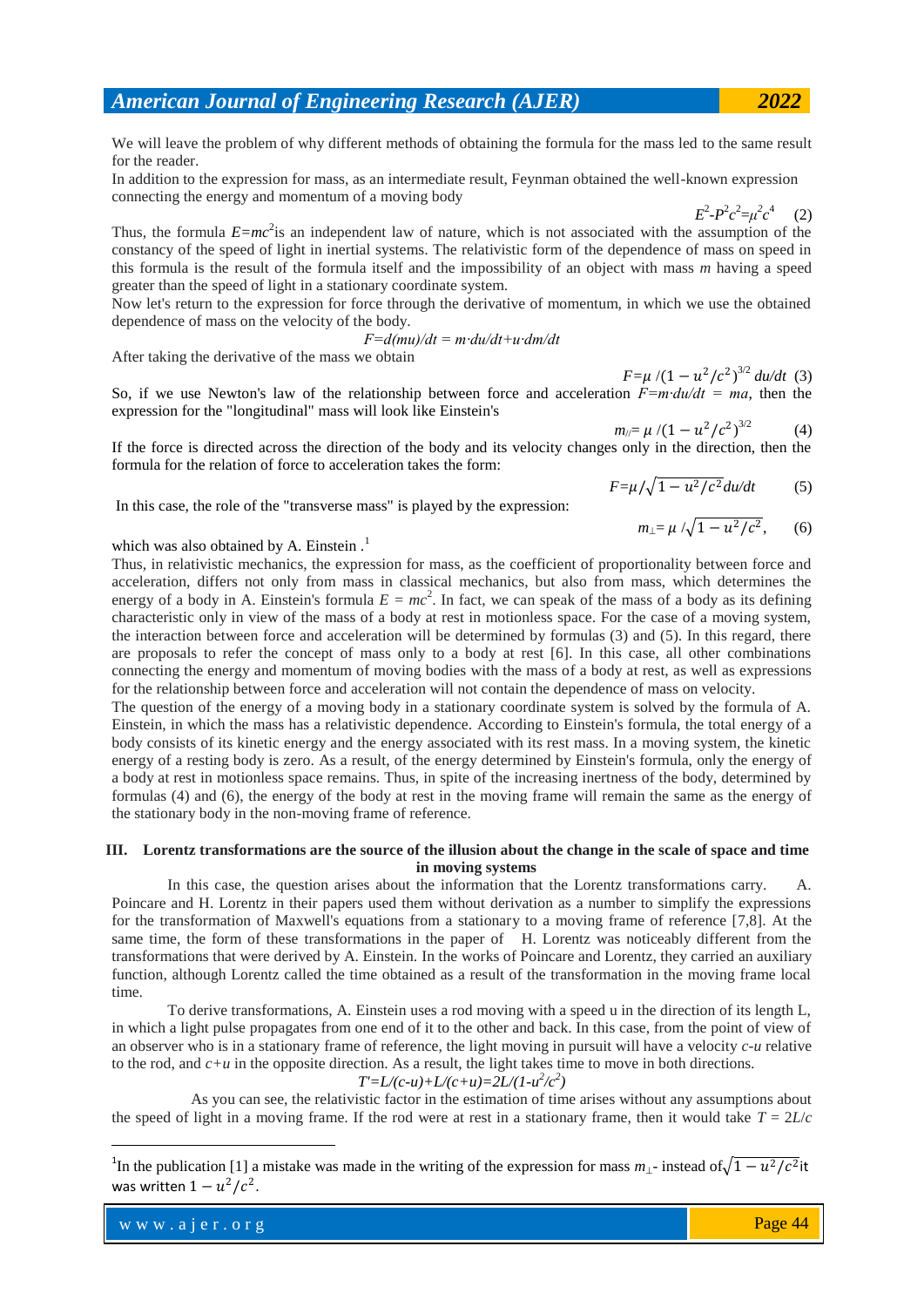time to move the light pulse in both directions. The movement of the rod leads to the fact that the time required for the movement of the light pulse between its ends increases. Note that the resulting increase in the time *T*  'spent on the passage of a light pulse between the ends of a moving rod in comparison with the case of a stationary rod is not associated with the assumption of the constancy of the speed of light in a moving system and is a consequence of the process of motion of a material object in a stationary system. Taking into account the assumption made by A. Einstein about the constancy of the speed of light led to somewhat different dependences in the transformations of spatial coordinates and time.

Despite the differences in the transit times of light in the rods at rest and moving in a stationary frame of reference, there are no reasons to talk about any slowing down or acceleration of the course of time.The conditions for the propagation of light at the same speed in objects at rest of the stationary and moving systems are equivalent. Therefore, the above expressions for the expenditure of time and the change in length during the propagation of light in a moving rod do not indicate a change in its spatial size and a slowdown in the course of time.

Putting the speed of light in a moving frame the same as in a stationary frame, using the differences in the times of propagation of light and assuming that the origin of coordinates of the moving frame satisfy the coordinate transformation of classical mechanics

$$
x'=x-Vt,
$$

A. Einstein obtained coordinate transformations between systems.

The formulas, obtained by Einstein for transforming the spatial coordinate and time of a stationary system into the coordinates of a moving system has the form:

$$
x' = (x - Vt) / \sqrt{(1 - V^2 / c^2)} \tag{7}
$$
  

$$
t' = (t - Vx / c^2) / \sqrt{(1 - V^2 / c^2)} \tag{8}
$$

Inverse transformations are obtained by replacing the "minus" sign with "plus" in the numerator of expressions (7) and (8).

There are ideas that in a moving system the dimensions of spatial objects are reduced in the direction of their movement in relation to the dimensions of the same objects in a stationary system. Indeed, from formula (7) it follows that the transformation of a rod with length L' in the coordinates of the moving system leads to a reduction of its length L in the coordinates of the stationary system

$$
L{=}L'\cdot (1{-}V^2/c^2)^{1/2}
$$

*.*

The change in the length of the rod as a result of the transformation is a consequence of the presence of the relativistic factor in the transformation formula (7). In this case, the length of the rod in the coordinates of the moving system is maintained unchanged.Only its representation in the coordinates of a stationary system changes, the size of which decreases as the speed of the system approaches the speed of light.

If we transform the coordinates of the rod L in the stationary system into the coordinates of the moving system using the same formula (7), then the length of this rod in the coordinates of the moving system will be *2 1/2 .*

$$
L'=L/(1\cdot V^2/c^2)^{l/2}
$$

Whence it follows that in the coordinates of a moving system, a rod at rest in a stationary system has a larger size than in a stationary system. The size of this rod in the coordinates of the moving system grows indefinitely as the speed of the system approaches the speed of light. If we take the moving system as stationary, then as a result of the transformation, the size of the same rod in the coordinates of the same system, only having a different semantic meaning, will decrease with increasing speed between the systems.Thus, we have obtained a mutual inconsistency of the results of transformations of the spatial coordinate in the same pair of inertial systems. Transformations give an increase or decrease in the size of an object, depending on the semantic value of the frame of reference.

If we combine the origin of coordinates of a stationary and a moving system, setting  $t = 0$  in formula (7), then we can estimate the ratio between the sizes of units of measurement of spatial dimensions in the coordinate grids of both systems. It is easy to see that one meter in the coordinates of a stationary system turns into  $\beta$  meters in a moving system and, conversely, one meter of a moving system is converted into  $1/\beta$  meters in a stationary system. Thus, one meter of a stationary frame is not equal to one meter of a moving frame of reference and vice versa.Lorentz transformations create a coordinate transformation between two reference systems that have different scales of units of measurement of space.Moreover, the length of a meter in a moving frame is always less than the length of a meter in a stationary frame of reference. Material objects retain their size regardless of the coordinate system in which they are located. Only the scale of their measurement changes, as a result of which the illusion of a change in their size is created. Therefore, it is more correct to speak not about reducing the size of spatial objects, but about changing the units of measurement of space in a moving system in relation to units of measurement in a stationary system.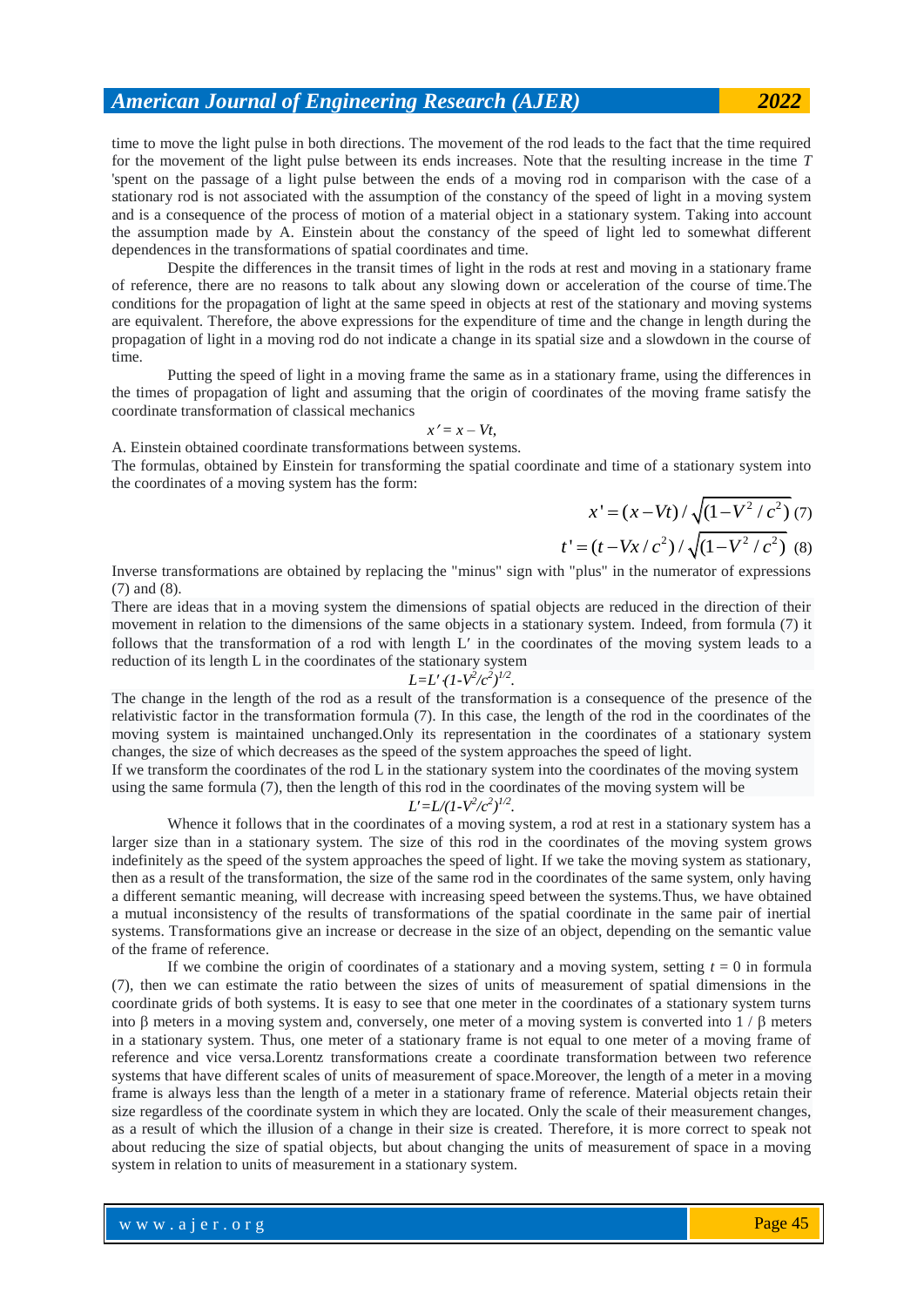Likewise, the pace of time and the transformed values of time intervals depend on the subjective choice of the role of the frame of reference in the relative motion of the two systems. If we put  $x = 0$  in formula (8), then the time interval  $\Delta t$  in a stationary frame is transformed into a time interval in a moving frame as  $\Delta t' = \Delta t \cdot \beta$ . Here, similarly to the case with spatial coordinates, one second of a stationary frame is not equal to one second of a moving frame. Thus, the illusion of time dilation and reduction of the spatial dimensions of objects in a moving system arises as a result of the use of units of measurement with other scales.Note that the scales of units of measurement of space and time in frames of reference change proportionally with a coefficient of proportionality equal to  $\beta$ . Due to this proportionality, the constancy of the speed of light in moving systems is maintained.

There are several obvious contradictions between the Lorentz transformations and reality. Thus, the results of the transformations contradict the principle of relativity, according to which all laws and associated physical processes do not depend on coordinate systems moving relative to each other. This, for example, means that the same springs of two watches must move their hands along the dial with the same speed, regardless of the coordinate system in which the watch is located. The deceleration of time in a moving frame in relation to the passage of time in a stationary frame is in clear contradiction with the principle of relativity.

In the publication [4], an insoluble paradox from the point of view of Lorentz transformations is given, when there are three inertial reference frames, one of which is stationary, and the other two move from it in opposite directions with equal speeds.If you look from the position of a stationary system, then in moving systems time should go the same way. However, from the point of view of each of the moving systems, the passage of time in the system moving in the opposite direction should slow down. It follows from this that transformations do not describe the real state of processes in moving systems.

Using this paradox, it is easy to prove that time in all three systems will go the same. To do this, we will use the principle of relativity and place another inertial system, making it motionless, between the former stationary and one of the moving frames of reference so that their velocities are equal and opposite in direction. As a result, we get a situation equivalent to the first case. From this it follows that the clock in a new pair of moving systems should run the same way.

At the same time, in the initially stationary frame, not knowing about our manipulations with the frames of reference, the clock will run in the same way as it went before the second fixed frame was placed. In this case, the only consistent result of such a situation is the statement that time in all inertial systems should go the same way. So easily one of the fundamental stones on which the theory of relativity is based - the slowing down of time in moving systems, collapses.

Despite the assumption made by Einstein that the speed of light in a moving frame of reference remains constant and does not depend on the speed of the frame, it follows directly from the Lorentz transformations that the propagation of light is not associated with the movement of the frame of reference or the source of radiation. Let us show this with the following example.

Let two sources of radiation, one of which is stationary in a stationary coordinate system, and the other moves at a certain speed, simultaneously emit light signals from point **A** of stationary space in the direction of a remote stationary point **B**.Based on the fact that the speed of light relative to a moving source of radiation remains the same as relative to a stationary source, and the distance to point **B** in the moving system decreases, in accordance with the Lorentz transformation, it can be assumed that the signal emitted by the moving source will arrive at point **B** earlier stationary source signal. However, a signal emitted by a moving source in a stationary space propagates in the same way as a signal from a stationary source. This means that both signals will arrive at their destination at the same time.

The same signal, moving in the space constructed by the Lorentz transformations with the same speed, spends less own time on the flight to point **B**, nevertheless, it arrives at the destination at the same time "with itself". This suggests that the propagation of light is not associated with the movement of the frame of reference and the movement of the radiation source.

Note that the result obtained is a consequence of the assumption of the constancy of the speed of light, as a result of which the Lorentz transformations were obtained. The constancy of the speed of light in them is maintained due to the preservation of proportional communication when the scales of space and time change. In fact, the Lorentz transformations, without making any changes in the properties of space and time, change the scales of their units of measurement while maintaining a proportional relationship between them.In fact, the meters and seconds of a stationary system in a moving system are increased by multiplying by a factor  $\beta$ , keeping the previous semantic value of the units of measurement.The illusion of changing the scales of space and time in SRT is similar to the action of an optical lens, which, without changing the actual dimensions of the observed objects, converts their visible image.

The existence of the dependence of the speed of light on the speed of a moving frame of reference was shown in the experiments of Sagnac with a ring interferometer [9,10]. In his experiments, the light source moved with the rotating ring. From a moving source, light was emitted in opposite directions and, with the help of mirrors